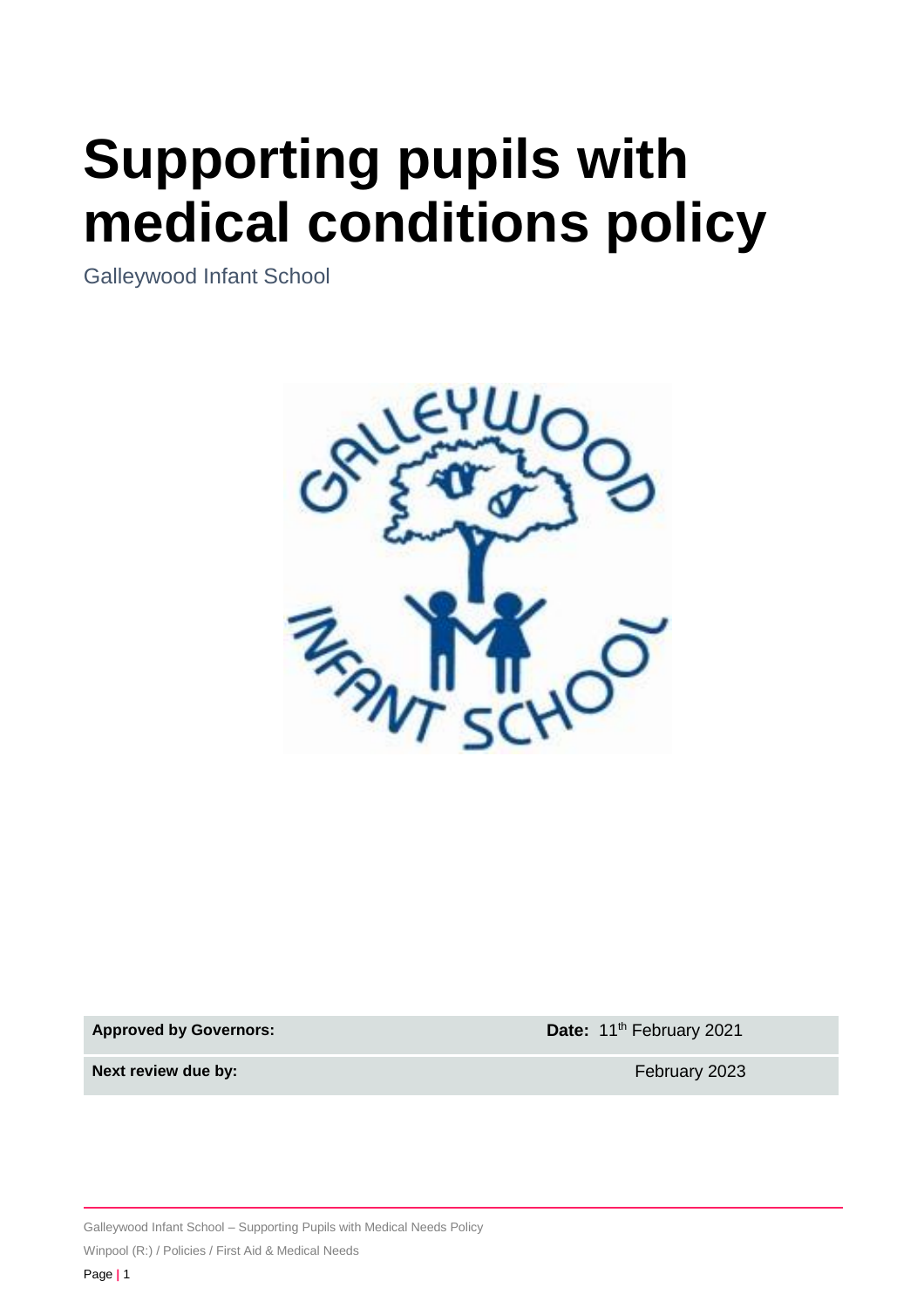# **Contents**

<span id="page-1-0"></span>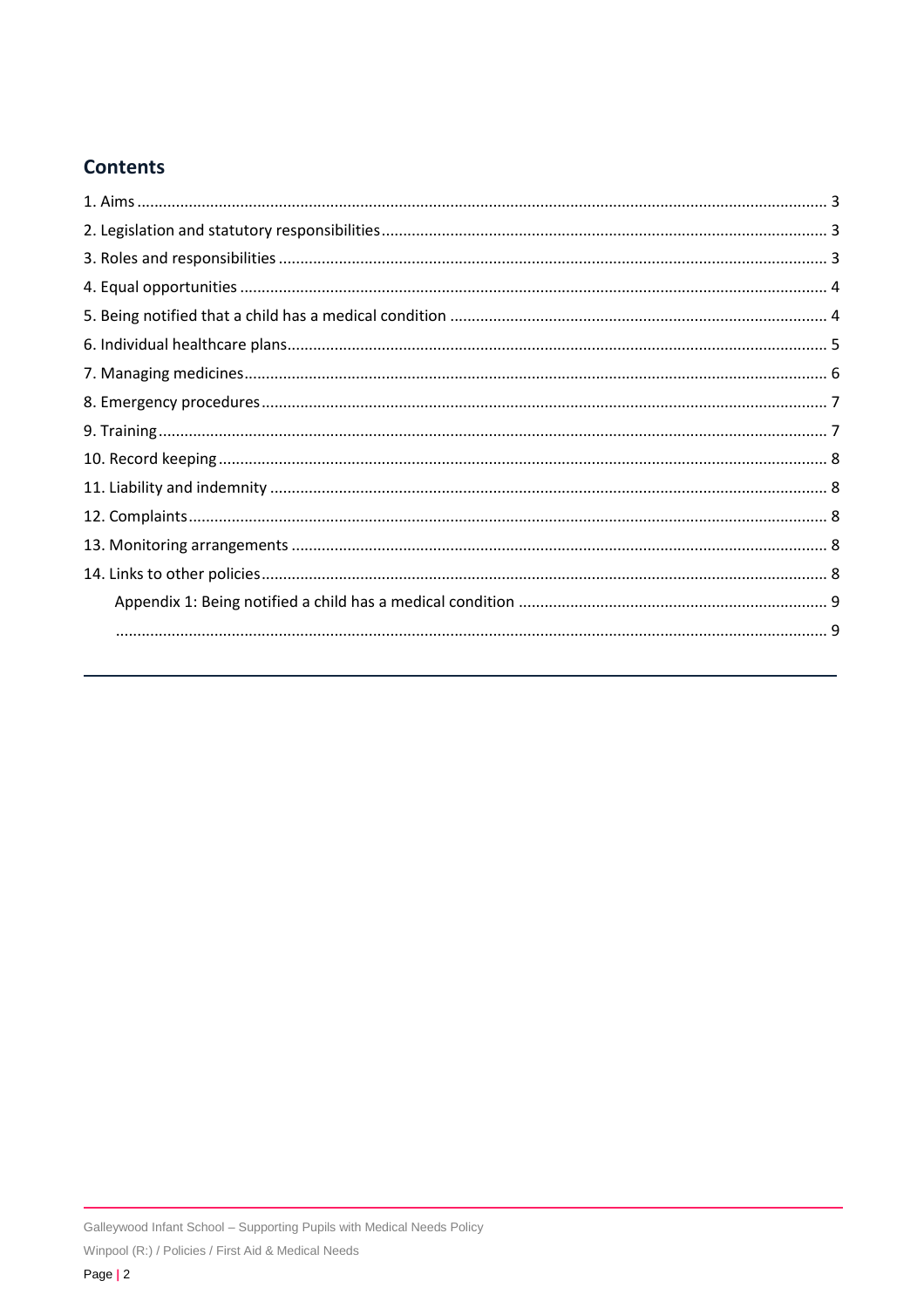#### **1. Aims**

This policy aims to ensure that:

- $\dots$  Pupils, staff and parents understand how our school will support pupils with medical conditions
- $\dots$  Pupils with medical conditions are properly supported to allow them to access the same education as other pupils, including school trips and sporting activities
- ❖ The governing board will implement this policy by:
- ❖ Making sure sufficient staff are suitably trained
- ❖ Making staff aware of pupils' conditions, where appropriate
- ❖ Making sure there are cover arrangements to ensure someone is always available to support pupils with medical conditions
- ❖ Providing supply teachers with appropriate information about the policy and relevant pupils
- ❖ Developing and monitoring individual healthcare plans (IHPs)

#### <span id="page-2-0"></span>**2. Legislation and statutory responsibilities**

This policy meets the requirements under [Section 100 of the Children and Families Act 2014,](http://www.legislation.gov.uk/ukpga/2014/6/part/5/crossheading/pupils-with-medical-conditions) which places a duty on governing boards to make arrangements for supporting pupils at their school with medical conditions.

It is also based on the Department for Education's statutory guidance on supporting pupils with medical [conditions at school.](https://www.gov.uk/government/publications/supporting-pupils-at-school-with-medical-conditions--3)

#### <span id="page-2-1"></span>**3. Roles and responsibilities**

#### **3.1 The governing board**

The governing board has ultimate responsibility to make arrangements to support pupils with medical conditions. The governing board will ensure that sufficient staff have received suitable training and are competent before they are responsible for supporting children with medical conditions.

#### **3.2 The headteacher**

The headteacher will:

- ◆ Make sure all staff are aware of this policy and understand their role in its implementation
- ❖ Ensure that there is a sufficient number of trained staff available to implement this policy and deliver against all individual healthcare plans (IHPs), including in contingency and emergency situations
- ❖ Ensure that all staff who need to know are aware of a child's condition
- $\cdot \cdot$  Take overall responsibility for the development of IHPs
- ❖ Make sure that school staff are appropriately insured and aware that they are insured to support pupils in this way
- ❖ Contact the school nursing service in the case of any pupil who has a medical condition that may require support at school, but who has not yet been brought to the attention of the school nurse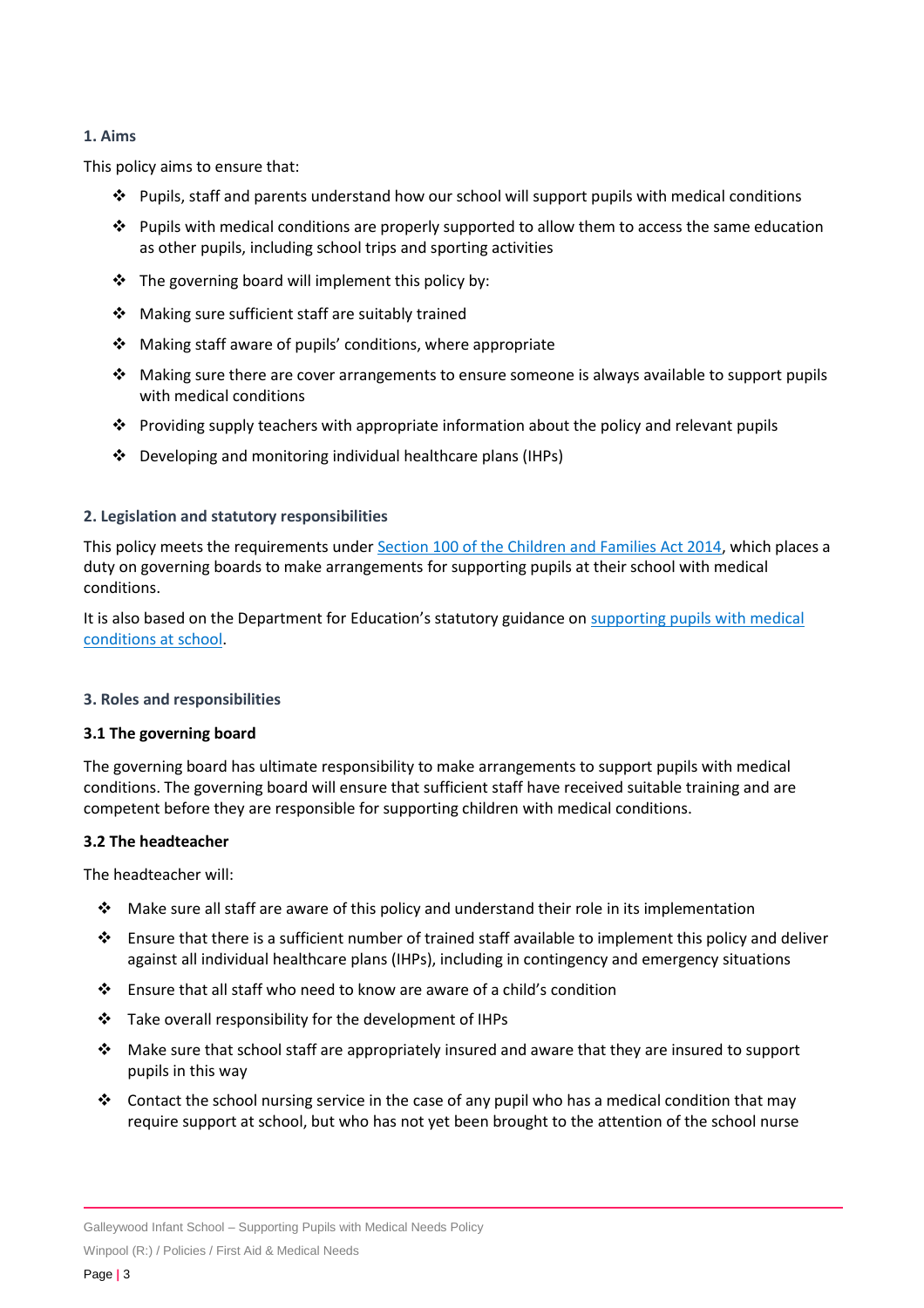❖ Ensure that systems are in place for obtaining information about a child's medical needs and that this information is kept up to date

#### **3.3 Staff**

Supporting pupils with medical conditions during school hours is not the sole responsibility of one person. Any member of staff may be asked to provide support to pupils with medical conditions, although they will not be required to do so. This includes the administration of medicines.

Those staff who take on the responsibility to support pupils with medical conditions will receive sufficient and suitable training, and will achieve the necessary level of competency before doing so.

Teachers will take into account the needs of pupils with medical conditions that they teach. All staff will know what to do and respond accordingly when they become aware that a pupil with a medical condition needs help.

#### **3.4 Parents**

Parents will:

- ❖ Provide the school with sufficient and up-to-date information about their child's medical needs
- ❖ Be involved in the development and review of their child's IHP and may be involved in its drafting
- ◆ Carry out any action they have agreed to as part of the implementation of the IHP, e.g. provide medicines and equipment, and ensure they or another nominated adult are contactable at all times

#### **3.5 Pupils**

Pupils with medical conditions will often be best placed to provide information about how their condition affects them. Pupils should be fully involved in discussions about their medical support needs and contribute as much as possible to the development of their IHPs. They are also expected to comply with their IHPs.

#### **3.6 School nurses and other healthcare professionals**

Our school nursing service will notify the school when a pupil has been identified as having a medical condition that will require support in school. This will be before the pupil starts school, wherever possible. They may also support staff to implement a child's IHP.

Healthcare professionals, such as GPs and paediatricians, will liaise with the school's nurses and notify them of any pupils identified as having a medical condition. They may also provide advice on developing IHPs.

#### <span id="page-3-0"></span>**4**. **Equal opportunities**

Our school is clear about the need to actively support pupils with medical conditions to participate in school trips and visits, or in sporting activities, and not prevent them from doing so.

The school will consider what reasonable adjustments need to be made to enable these pupils to participate fully and safely on school trips, visits and sporting activities.

Risk assessments will be carried out so that planning arrangements take account of any steps needed to ensure that pupils with medical conditions are included. In doing so, pupils, their parents and any relevant healthcare professionals will be consulted.

#### <span id="page-3-1"></span>**5. Being notified that a child has a medical condition**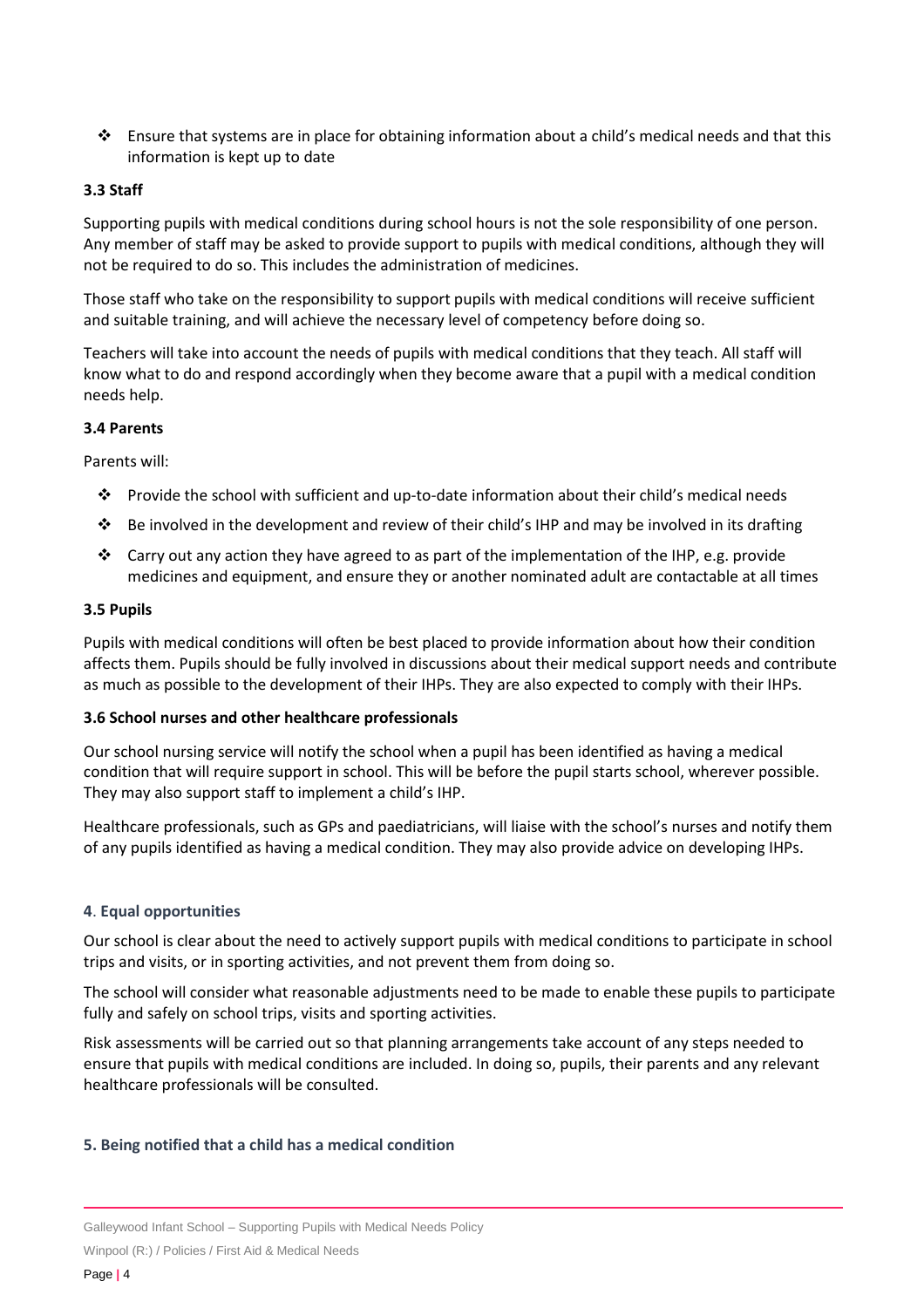When the school is notified that a pupil has a medical condition, the process outlined below will be followed to decide whether the pupil requires an IHP.

The school will make every effort to ensure that arrangements are put into place within 2 weeks, or by the beginning of the relevant term for pupils who are new to our school.

See Appendix 1.

#### <span id="page-4-0"></span>**6. Individual healthcare plans**

The headteacher has overall responsibility for the development of IHPs for pupils with medical conditions. This has been delegated to the Office team.

Plans will be reviewed at least annually, or earlier if there is evidence that the pupil's needs have changed.

Plans will be developed with the pupil's best interests in mind and will set out:

- ❖ What needs to be done
- ❖ When
- ❖ By whom

Plans will be drawn up in partnership with the school, parents and if appropriate a relevant healthcare professional, such as the school nurse, specialist or paediatrician, who can best advise on the pupil's specific needs.

IHPs will be linked to, or become part of, any education, health and care (EHC) plan. If a pupil has SEN but does not have an EHC plan, the SEN will be mentioned in the IHP.

The level of detail in the plan will depend on the complexity of the child's condition and how much support is needed. The Headteacher/Office team, will consider the following when deciding what information to record on IHPs:

- $\cdot$  The medical condition, its triggers, signs, symptoms and treatments
- $\cdot \cdot$  The pupil's resulting needs, including medication (dose, side effects and storage) and other treatments, time, facilities, equipment, testing, access to food and drink where this is used to manage their condition, dietary requirements and environmental issues, e.g. crowded corridors, travel time between lessons
- ❖ Specific support for the pupil's educational, social and emotional needs.
- ❖ The level of support needed, including in emergencies.
- ❖ Who will provide this support, their training needs, expectations of their role and confirmation of proficiency to provide support for the pupil's medical condition from a healthcare professional, and cover arrangements for when they are unavailable
- $\div$  Who in the school needs to be aware of the pupil's condition and the support required
- ❖ Arrangements for written permission from parents and the headteacher for medication to be administered by a member of staff, during school hours
- $\clubsuit$  Separate arrangements or procedures required for school trips or other school activities outside of the normal school timetable that will ensure the pupil can participate, e.g. risk assessments
- ❖ Where confidentiality issues are raised by the parent, the designated individuals to be entrusted with information about the pupil's condition

Galleywood Infant School – Supporting Pupils with Medical Needs Policy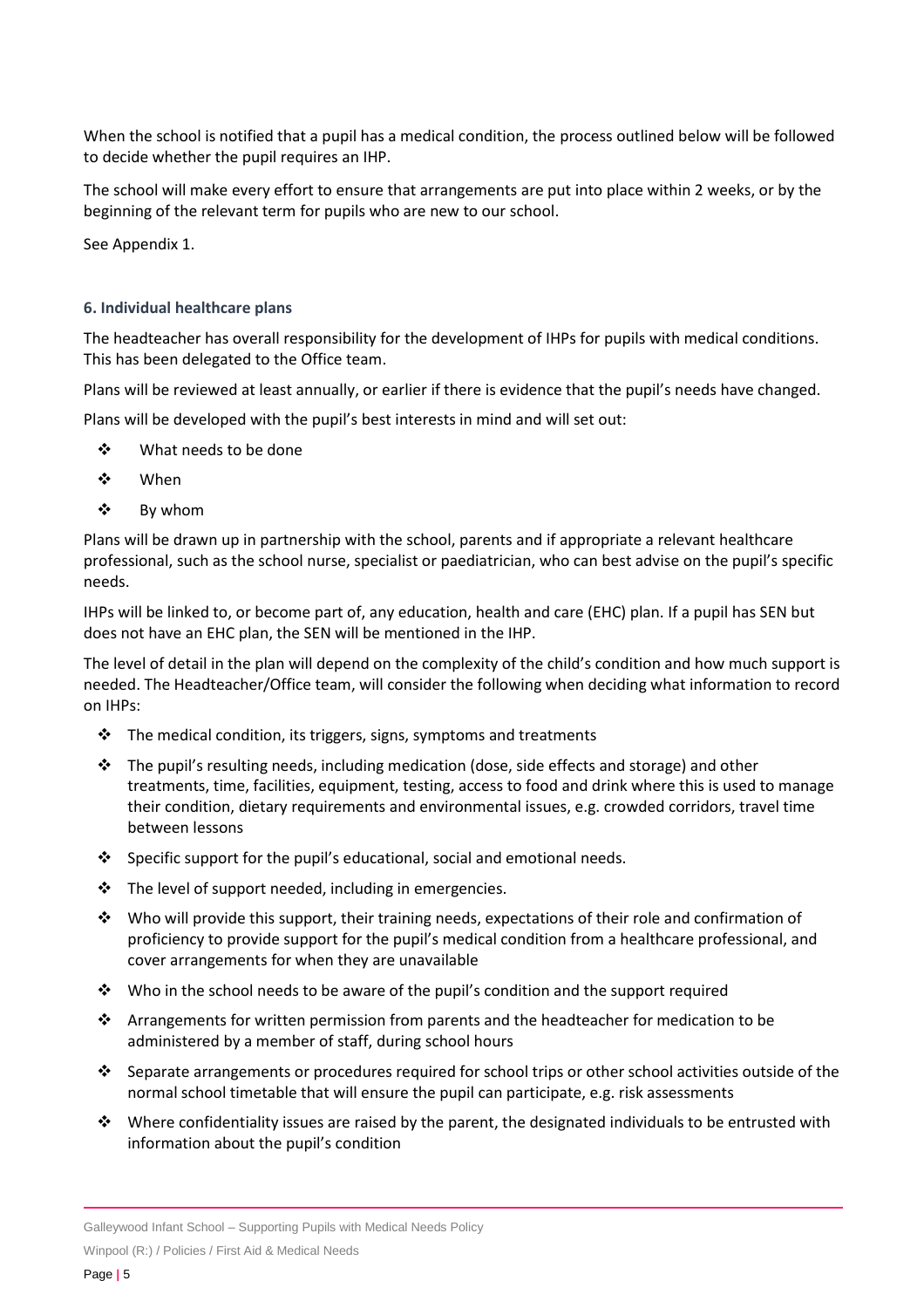❖ What to do in an emergency, including who to contact, and contingency arrangements

#### <span id="page-5-0"></span>**7. Managing medicines**

Prescription and non-prescription medicines will only be administered at school:

- ❖ When it would be detrimental to the pupil's health or school attendance not to do so **and**
- ❖ Where we have parents' written consent

Anyone giving a pupil any medication (for example, for pain relief) will first check maximum dosages and when the previous dosage was taken. Parents will always be informed. Details of medication given to be recorded in the 'Pupil Medication Record Sheet' folder.

The school will only accept prescribed medicines that are:

- ❖ In-date
- ❖ Labelled
- ❖ Provided in the original container, as dispensed by the pharmacist, and include instructions for administration, dosage and storage

The school will accept insulin that is inside an insulin pen or pump rather than its original container, but it must be in date.

All medicines will be stored safely. Pupils will be informed about where their medicines are at all times and be able to access them immediately. Medicines and devices such as asthma inhalers, blood glucose testing meters and adrenaline pens will always be readily available to pupils and not locked away.

Medicines will be returned to parents to arrange for safe disposal when no longer required.

# **7.1 Controlled drugs**

[Controlled drugs](http://www.nhs.uk/chq/Pages/1391.aspx?CategoryID=73) are prescription medicines that are controlled under the [Misuse of Drugs Regulations 2001](http://www.legislation.gov.uk/uksi/2001/3998/schedule/1/made) and subsequent amendments, such as morphine or methadone.

All controlled drugs are kept in a secure cupboard in the school office and only named staff have access.

Controlled drugs will be easily accessible in an emergency and a record of any doses used and the amount held will be kept.

Staff will not force a pupil to take a medicine or carry out a necessary procedure if they refuse, but will follow the procedure agreed in the IHP and inform parents so that an alternative option can be considered, if necessary.

# **7.3 Unacceptable practice**

School staff should use their discretion and judge each case individually with reference to the pupil's IHP, but it is generally not acceptable to:

❖ Prevent pupils from easily accessing their inhalers and medication, and administering their medication when and where necessary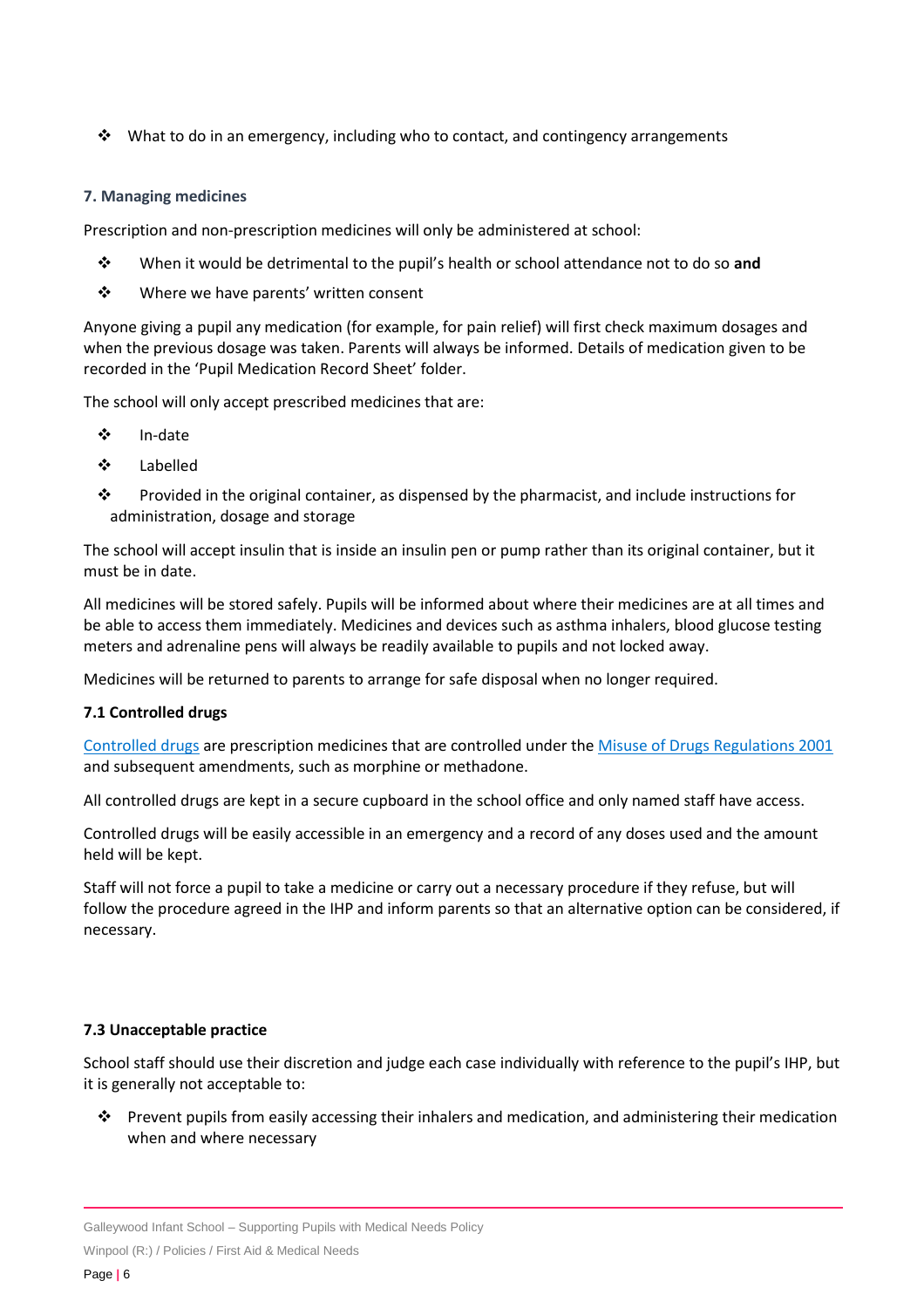- ❖ Assume that every pupil with the same condition requires the same treatment
- ❖ Ignore the views of the pupil or their parents
- ❖ Ignore medical evidence or opinion (although this may be challenged)
- ❖ Send children with medical conditions home frequently for reasons associated with their medical condition or prevent them from staying for normal school activities, including lunch, unless this is specified in their IHPs
- ❖ If the pupil becomes ill, send them to the school office or medical room unaccompanied or with someone unsuitable
- ❖ Penalise pupils for their attendance record if their absences are related to their medical condition, e.g. hospital appointments
- ❖ Prevent pupils from drinking, eating or taking toilet or other breaks whenever they need to in order to manage their medical condition effectively
- ❖ Require parents, or otherwise make them feel obliged, to attend school to administer medication or provide medical support to their pupil, including with toileting issues. No parent should have to give up working because the school is failing to support their child's medical needs
- ❖ Prevent pupils from participating, or create unnecessary barriers to pupils participating in any aspect of school life, including school trips, e.g. by requiring parents to accompany their child
- ❖ Administer, or ask pupils to administer, medicine in school toilets

#### <span id="page-6-0"></span>**8. Emergency procedures**

Staff will follow the school's normal emergency procedures (for example, calling 999). All pupils' IHPs will clearly set out what constitutes an emergency and will explain what to do.

If a pupil needs to be taken to hospital, staff will stay with the pupil until the parent arrives, or accompany the pupil to hospital by ambulance.

# <span id="page-6-1"></span>**9. Training**

Staff who are responsible for supporting pupils with medical needs will receive suitable and sufficient training to do so.

The training will be identified during the development or review of IHPs. Staff who provide support to pupils with medical conditions will be included in meetings where this is discussed.

The relevant healthcare professionals will lead on identifying the type and level of training required and will agree this with the headteacher. Training will be kept up to date.

Training will:

- ❖Be sufficient to ensure that staff are competent and have confidence in their ability to support the pupils
- ❖Fulfil the requirements in the IHPs
- ❖Help staff to have an understanding of the specific medical conditions they are being asked to deal with, their implications and preventative measures

Galleywood Infant School – Supporting Pupils with Medical Needs Policy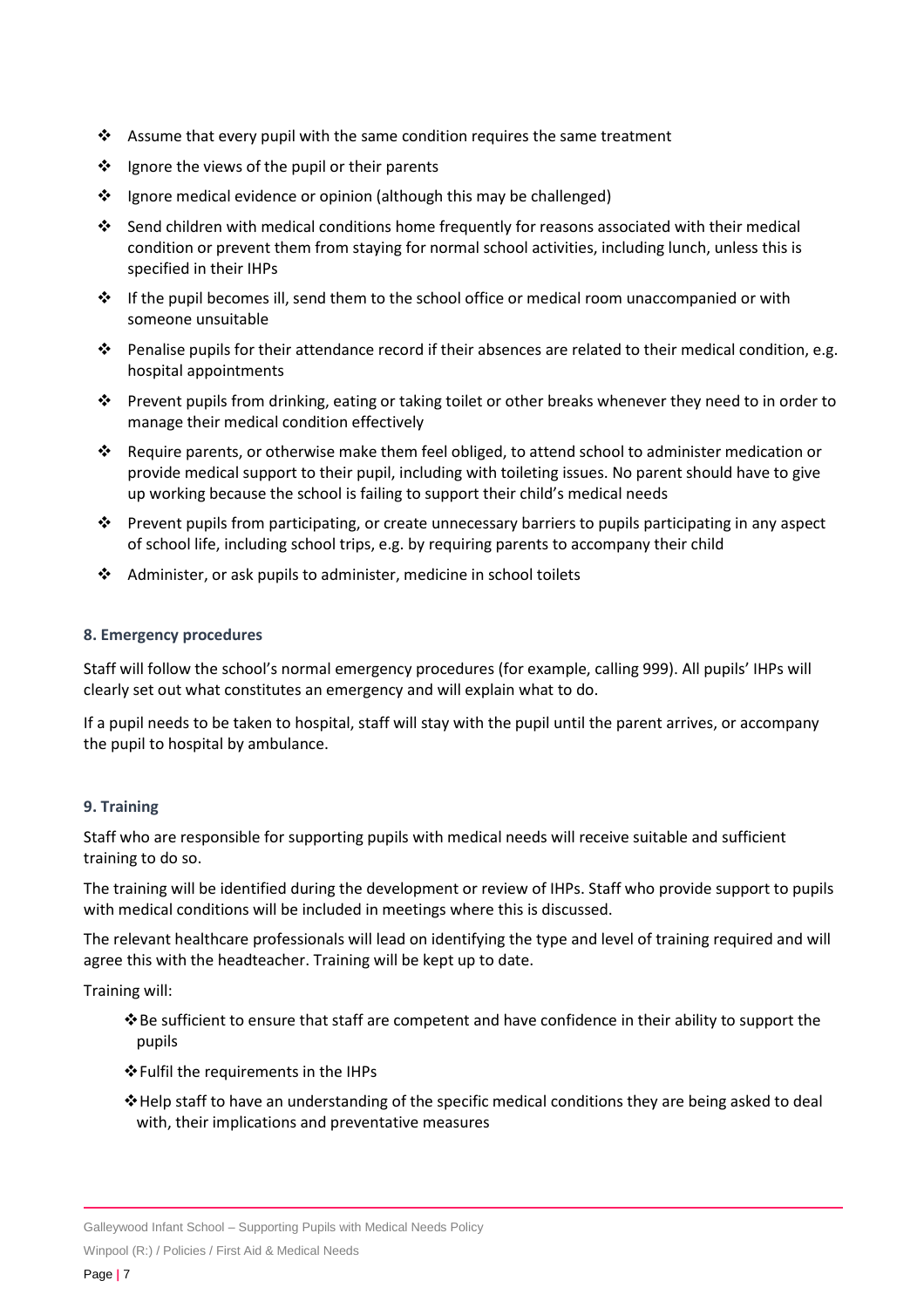Healthcare professionals will provide confirmation of the proficiency of staff in a medical procedure, or in providing medication.

All staff will receive training so that they are aware of this policy and understand their role in implementing it, for example, with preventative and emergency measures so they can recognise and act quickly when a problem occurs. This will be provided for new staff during their induction.

#### <span id="page-7-0"></span>**10. Record keeping**

The governing board will ensure that written records are kept of all medicine administered to pupils for as long as these pupils are at the school. Parents will be informed if their pupil has been unwell at school.

IHPs are kept in a readily accessible place which all staff are aware of.

#### <span id="page-7-1"></span>**11. Liability and indemnity**

The governing board will ensure that the appropriate level of insurance is in place and appropriately reflects the school's level of risk.

The details of the school's insurance policy are:

As an LA maintained school the school has purchased an ECC Insurance Policy. This includes administering prescribed oral medication and medication authorised by parent/guardian (such as paracetamol, antihistamine etc.)

Contact details for Essex Insurance are: 0333 013 9819 or email [insurance@essex.gov.uk](mailto:insurance@essex.gov.uk)

#### <span id="page-7-2"></span>**12. Complaints**

Parents with a complaint about their child's medical condition should discuss these directly with the Headteacher/Office team in the first instance. If the Headteacher/Office team cannot resolve the matter, they will direct parents to the school's complaints procedure.

#### <span id="page-7-3"></span>**13. Monitoring arrangements**

This policy will be reviewed by the Office Manager every 3 years.

At every review, the policy will be approved by the Headteacher and full governing body.

#### <span id="page-7-4"></span>**14. Links to other policies**

This policy links to the following policies:

- $\blacktriangleright$  Accessibility plan
- > Complaints
- Equality information and objectives
- $\sum$  First aid
- > Health and safety
- $\sum$  Safeguarding
- Special educational needs information report and policy

Galleywood Infant School – Supporting Pupils with Medical Needs Policy